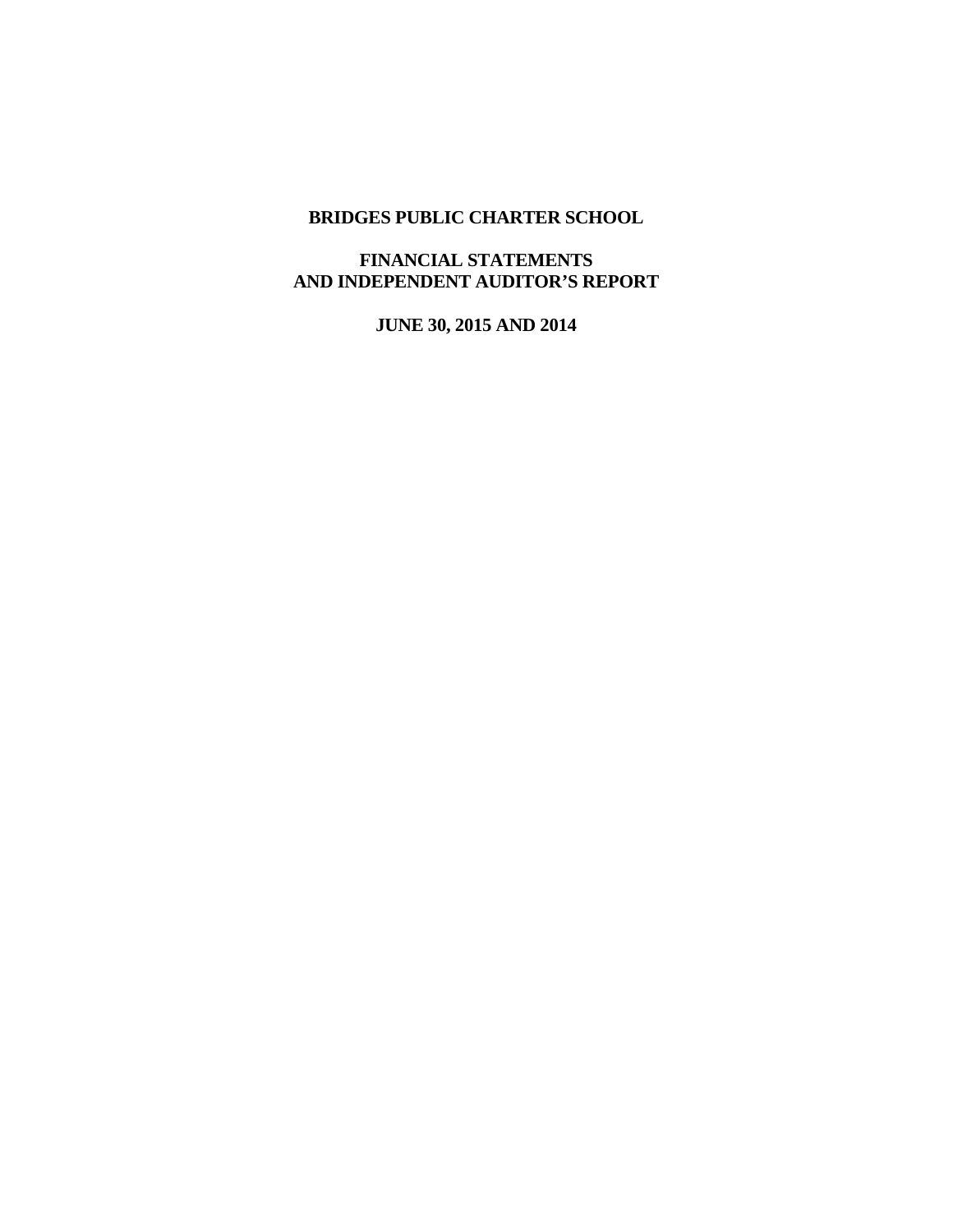# **TABLE OF CONTENTS**

|                                                                                                                                                                                                 | Page No  |
|-------------------------------------------------------------------------------------------------------------------------------------------------------------------------------------------------|----------|
| <b>INDEPENDENT AUDITOR'S REPORT</b>                                                                                                                                                             | $1 - 2$  |
| <b>FINANCIAL STATEMENTS</b>                                                                                                                                                                     |          |
| <b>Statements of Financial Position</b>                                                                                                                                                         | 3        |
| Statements of Activities, Year Ended June 30, 2015                                                                                                                                              | 4        |
| Statements of Activities, Year Ended June 30, 2014                                                                                                                                              | 5        |
| Statement of Functional Expenses, Year Ended June 30, 2015                                                                                                                                      | 6        |
| Statement of Functional Expenses, Year Ended June 30, 2014                                                                                                                                      | $\tau$   |
| <b>Statements of Cash Flows</b>                                                                                                                                                                 | 8        |
| Notes to the Financial Statements                                                                                                                                                               | $9 - 16$ |
| <b>Independent Auditor's Report on Internal Control over</b><br><b>Financial Reporting and on Compliance and Other Matters</b><br><b>Based on an Audit of Financial Statements Performed in</b> |          |
| <b>Accordance with Government Auditing Standards</b>                                                                                                                                            | 17 - 18  |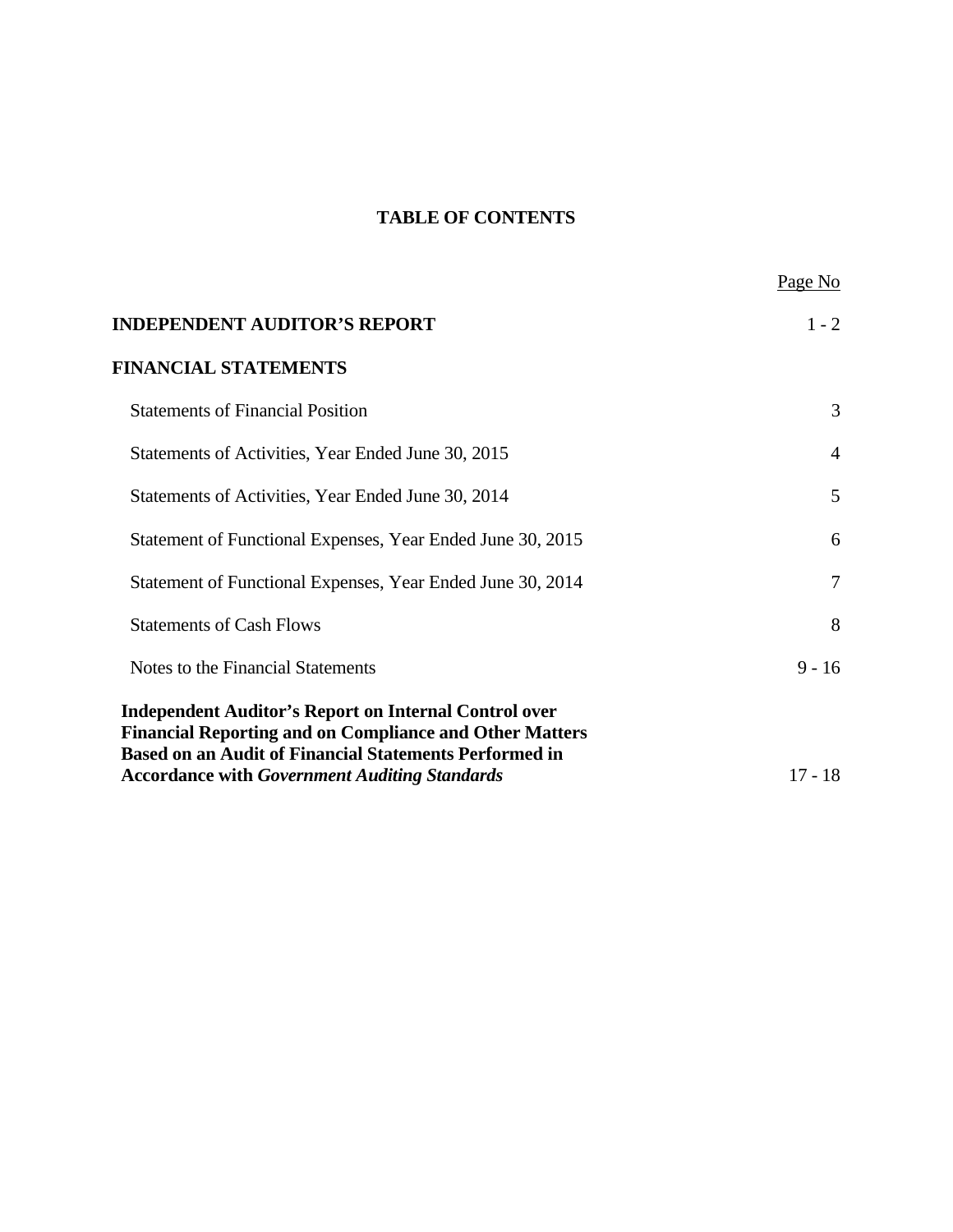

1730 Rhode Island Avenue, NW Suite 800 Washington, DC 20036 (202) 296-3306 Fax: (202) 296-0059

# Independent Auditor's Report

To the Board of Trustees of Bridges Public Charter School Washington, DC

## **Report on the Financial Statements**

We have audited the accompanying financial statements of Bridges Public Charter School (the "School"), which comprise the statements of financial position as of June 30, 2015 and 2014, and the related statements of activities, functional expenses and cash flows for the years then ended, and the related notes to the financial statements.

## **Management's Responsibility for the Financial Statements**

Management is responsible for the preparation and fair presentation of these financial statements in accordance with accounting principles generally accepted in the United States of America; this includes the design, implementation, and maintenance of internal control relevant to the preparation and fair presentation of financial statements that are free from material misstatement, whether due to fraud or error.

#### **Auditor's Responsibility**

Our responsibility is to express an opinion on these financial statements based on our audit. We conducted our audit in accordance with auditing standards generally accepted in the United States of America. Those standards require that we plan and perform the audit to obtain reasonable assurance about whether the financial statements are free from material misstatement.

An audit involves performing procedures to obtain audit evidence about the amounts and disclosures in the financial statements. The procedures selected depend on the auditor's judgment, including the assessment of the risks of material misstatement of the financial statements, whether due to fraud or error. In making those risk assessments, the auditor considers internal control relevant to the entity's preparation and fair presentation of the financial statements in order to design audit procedures that are appropriate in the circumstances, but not for the purpose of expressing an opinion on the effectiveness of the entity's internal control. Accordingly, we express no such opinion. An audit also includes evaluating the appropriateness of accounting policies used and the reasonableness of significant accounting estimates made by management, as well as evaluating the overall presentation of the financial statements.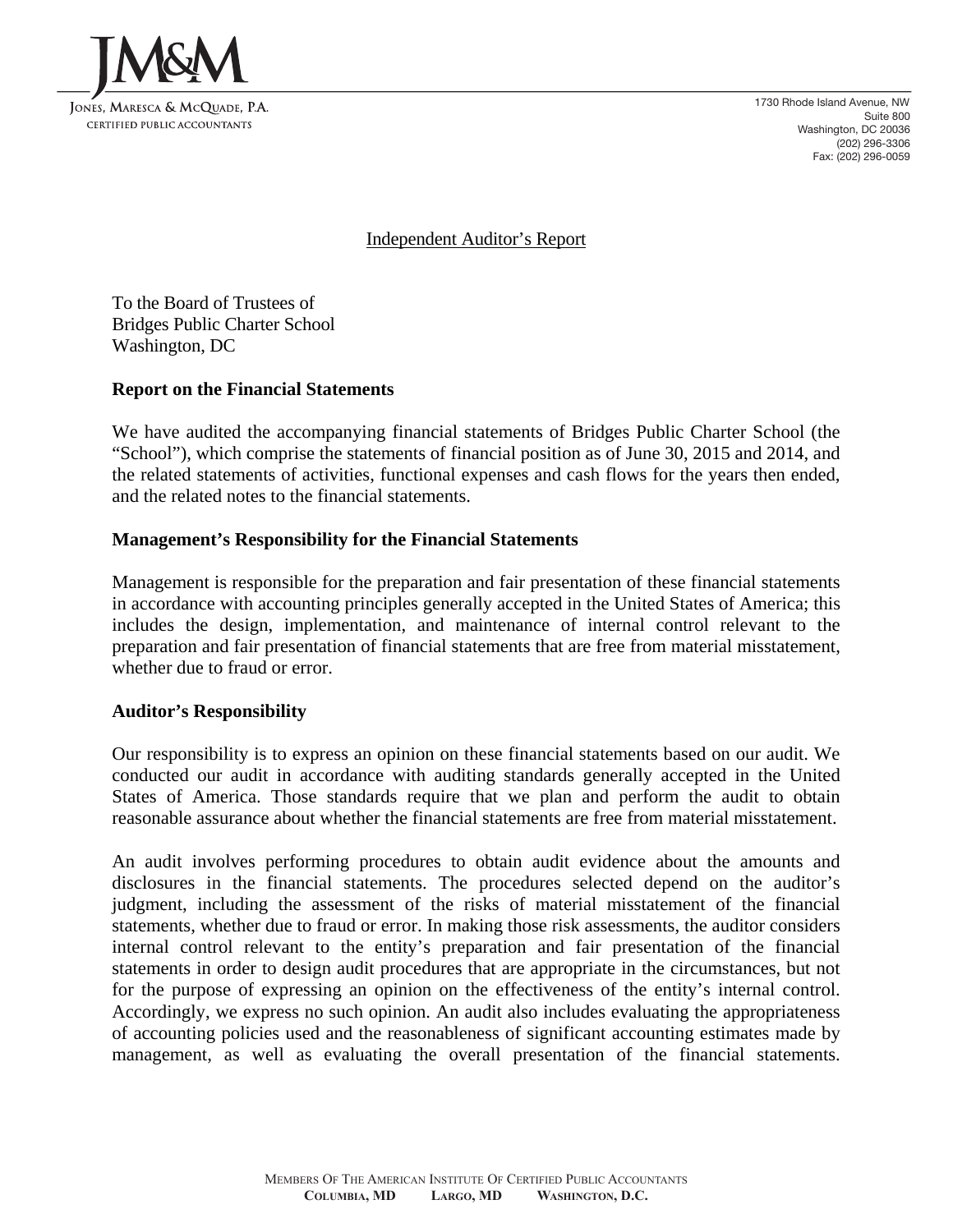Independent Auditor's Report Bridges Public Charter School Page Two

We believe that the audit evidence we have obtained is sufficient and appropriate to provide a basis for our audit opinion.

## **Opinion**

In our opinion, the 2015 financial statements referred to above present fairly, in all material respects, the financial position of Bridges Public Charter School as of June 30, 2015, and the changes in its net assets and its cash flows for the year then ended in accordance with accounting principles generally accepted in the United States of America.

## **Prior Period Financial Statements**

The financial statements as of June 30, 2014, were audited by McQuade Brennan, LLP, who merged with Jones, Maresca & McQuade, P.A. as of February 1, 2015, and whose report dated November 12, 2014, expressed an unmodified opinion on those statements.

## **Other Reporting Required by Government Auditing Standards**

In accordance with *Government Auditing Standards*, we have also issued our report dated November 20, 2015 on our consideration of Bridges Public Charter School's internal control over financial reporting and on our tests of its compliance with certain provisions of laws, regulations, contracts, and grant agreements and other matters. The purpose of that report is to describe the scope of our testing of internal control over financial reporting and compliance and the results of that testing, and not to provide an opinion on internal control over financial reporting or on compliance. That report is an integral part of an audit performed in accordance with *Government Auditing Standards* in considering Bridges Public Charter School's internal control over financial reporting and compliance.

Jam Marma & M. Quade PA

Washington, DC November 20, 2015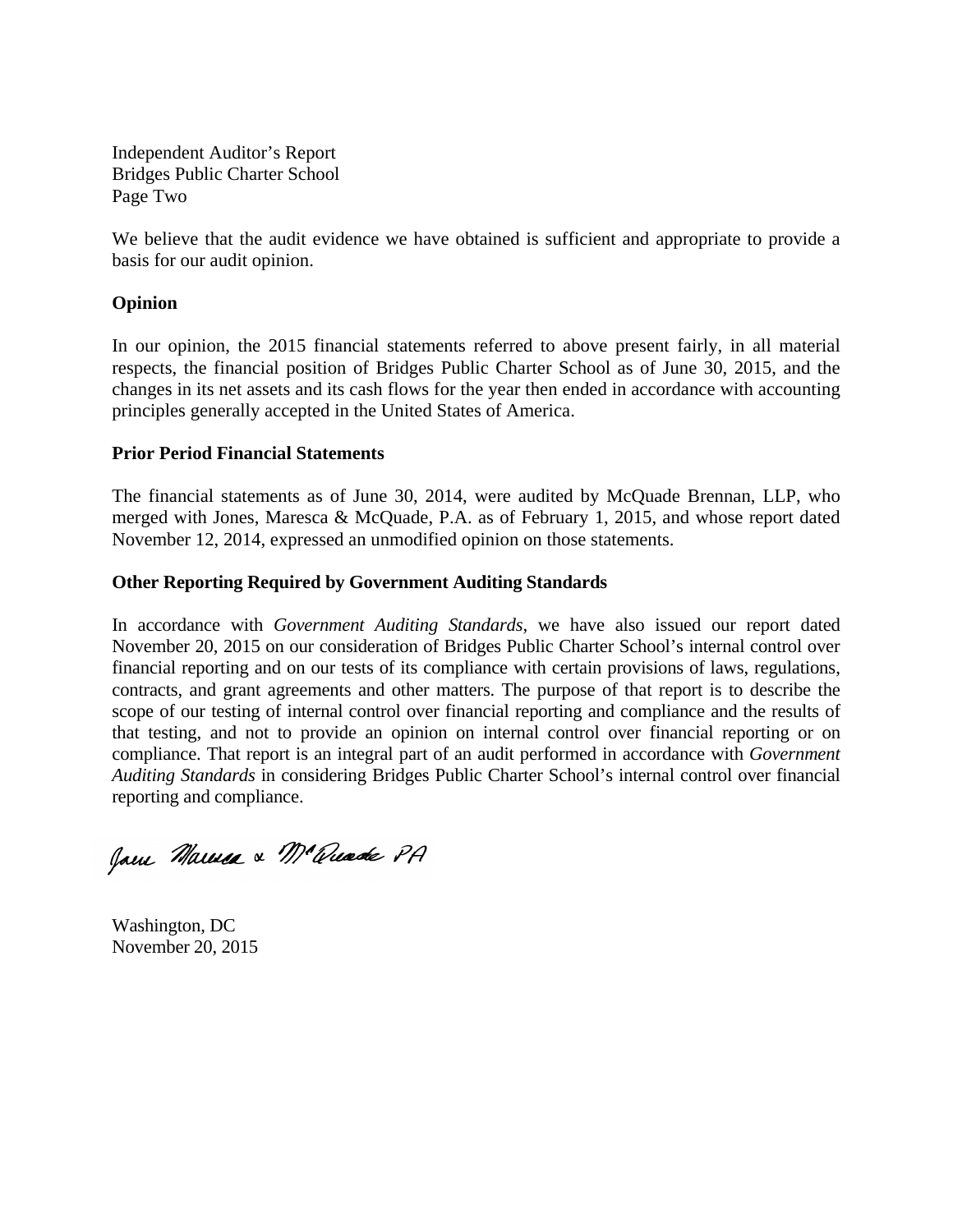# **BRIDGES PUBLIC CHARTER SCHOOL STATEMENTS OF FINANCIAL POSITION JUNE 30, 2015 AND 2014**

|                                                  | 2015            | 2014            |
|--------------------------------------------------|-----------------|-----------------|
| <b>ASSETS</b>                                    |                 |                 |
| <b>CURRENT ASSETS</b>                            |                 |                 |
| Cash                                             | \$<br>1,555,854 | \$<br>1,422,746 |
| Grants receivable                                | 396,587         | 124,085         |
| Accounts receivable, net                         | 13,824          | 12,550          |
| Prepaid expenses                                 | 62,789          | 49,618          |
| Total current assets                             | 2,029,054       | 1,608,999       |
| PROPERTY AND EQUIPMENT, NET                      | 820,038         | 94,311          |
| <b>OTHER ASSETS</b>                              |                 |                 |
| Deposits                                         | 52,838          | 52,838          |
| Total other assets                               | 52,838          | 52,838          |
| <b>TOTAL ASSETS</b>                              | \$<br>2,901,930 | \$<br>1,756,148 |
| <b>LIABILITIES AND NET ASSETS</b>                |                 |                 |
| <b>CURRENT LIABILITIES</b>                       |                 |                 |
| Accounts payable and accrued expenses            | \$<br>977,460   | \$<br>206,779   |
| Accrued salary and related expenses              | 434,138         | 336,260         |
| Deferred revenue                                 |                 | 32,777          |
| Deferred rent                                    | 27,165          | 36,493          |
| Capital lease obligation, current portion        | 2,831           |                 |
| Total current liabilities                        | 1,441,594       | 612,309         |
| <b>NON-CURRENT LIABILITIES</b>                   |                 |                 |
| Capital lease obligation, net of current portion | 3,265           |                 |
| Total non-current liabilities                    | 3,265           |                 |
| <b>Total Liabilities</b>                         | 1,444,859       | 612,309         |
| <b>NET ASSETS</b>                                |                 |                 |
| Unrestricted                                     | 1,456,421       | 1,143,839       |
| Temporarily restricted                           | 650             |                 |
| Total net assets                                 | 1,457,071       | 1,143,839       |
| TOTAL LIABILITIES AND NET ASSETS                 | \$<br>2,901,930 | \$<br>1,756,148 |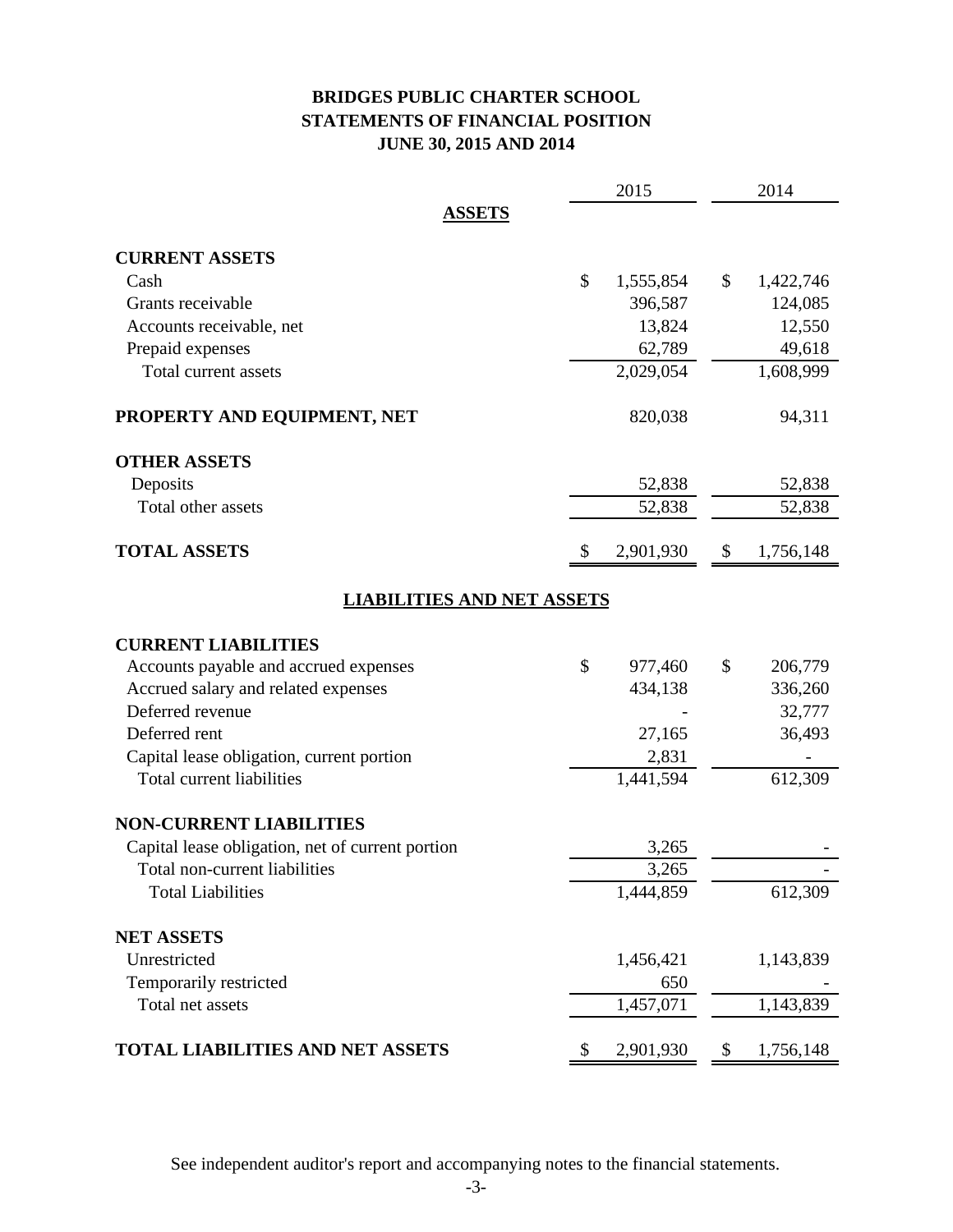## **BRIDGES PUBLIC CHARTER SCHOOL STATEMENT OF ACTIVITIES YEAR ENDED JUNE 30, 2015**

|                                           | Temporarily |              |    |            |    |           |
|-------------------------------------------|-------------|--------------|----|------------|----|-----------|
|                                           |             | Unrestricted |    | Restricted |    | Total     |
| <b>REVENUE AND SUPPORT</b>                |             |              |    |            |    |           |
| Per pupil appropriations                  | \$          | 5,883,956    | \$ |            | \$ | 5,883,956 |
| Per pupil facility allowance              |             | 835,584      |    |            |    | 835,584   |
| Federal entitlements and grants           |             | 457,389      |    |            |    | 457,389   |
| Other government grants and contributions |             | 12,616       |    |            |    | 12,616    |
| Other private grants                      |             | 50,660       |    | 650        |    | 51,310    |
| Donated services and materials            |             | 28,804       |    |            |    | 28,804    |
| Program service fees                      |             | 49,209       |    |            |    | 49,209    |
| Other revenue                             |             | 17,559       |    |            |    | 17,559    |
| Total revenue and support                 |             | 7,335,777    |    | 650        |    | 7,336,427 |
| <b>EXPENSES</b>                           |             |              |    |            |    |           |
| Program - educational services            |             | 6,376,327    |    |            |    | 6,376,327 |
| General and administrative services       |             | 644,007      |    |            |    | 644,007   |
| Fundraising                               |             | 2,861        |    |            |    | 2,861     |
| Total expenses                            |             | 7,023,195    |    |            |    | 7,023,195 |
| <b>CHANGE IN NET ASSETS</b>               |             | 312,582      |    | 650        |    | 313,232   |
| NET ASSETS, beginning of year             |             | 1,143,839    |    |            |    | 1,143,839 |
| NET ASSETS, end of year                   | \$          | 1,456,421    | \$ | 650        | \$ | 1,457,071 |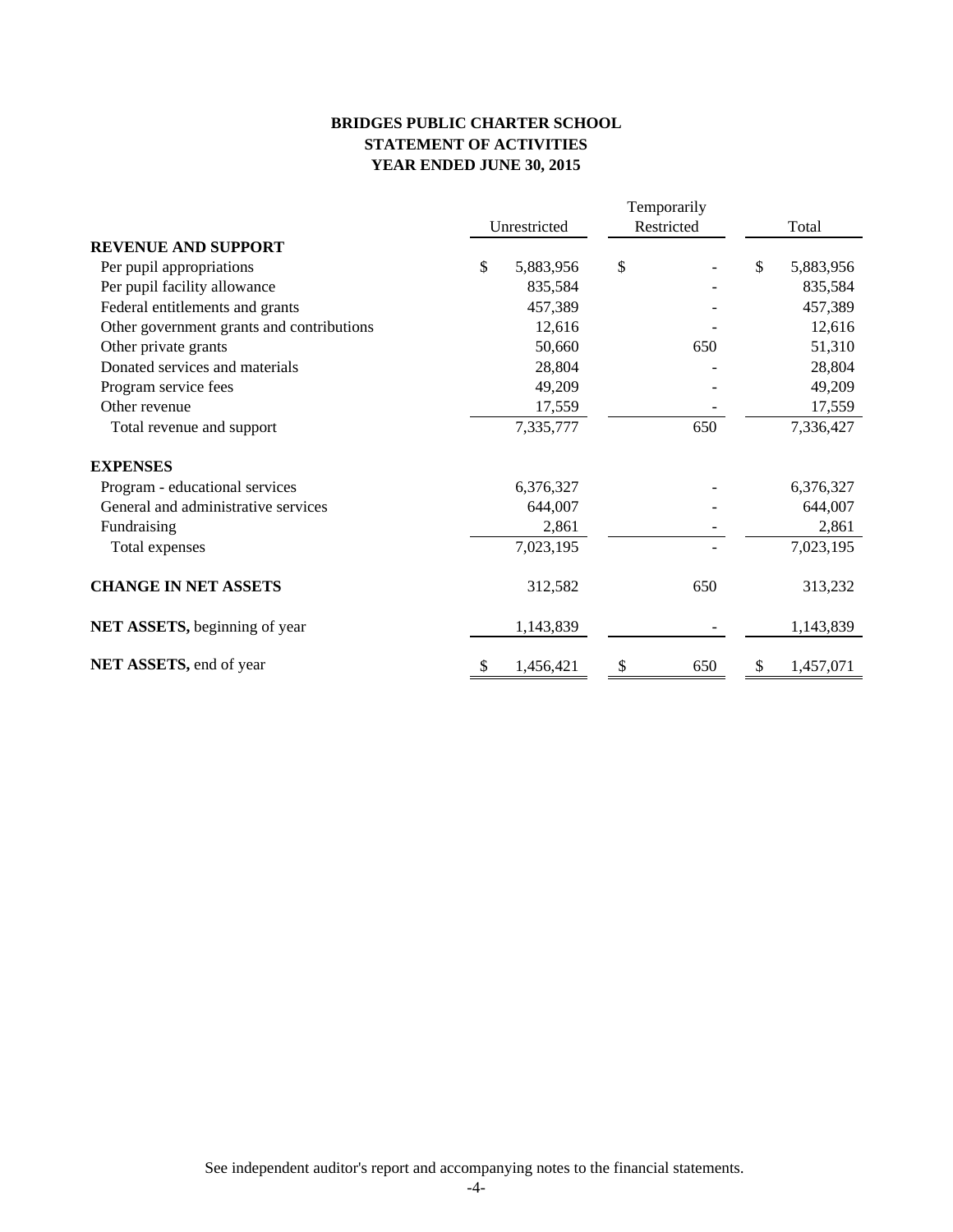## **BRIDGES PUBLIC CHARTER SCHOOL STATEMENT OF ACTIVITIES YEAR ENDED JUNE 30, 2014**

|                                           | Temporarily  |           |            |  |    |           |
|-------------------------------------------|--------------|-----------|------------|--|----|-----------|
|                                           | Unrestricted |           | Restricted |  |    | Total     |
| <b>REVENUE AND SUPPORT</b>                |              |           |            |  |    |           |
| Per pupil appropriations                  | \$           | 4,164,137 | \$         |  | \$ | 4,164,137 |
| Per pupil facility allowance              |              | 633,000   |            |  |    | 633,000   |
| Federal entitlements and grants           |              | 334,851   |            |  |    | 334,851   |
| Other government grants and contributions |              | 29,618    |            |  |    | 29,618    |
| Other private grants                      |              | 26,093    |            |  |    | 26,093    |
| Donated services and materials            |              | 55,596    |            |  |    | 55,596    |
| Program service fees                      |              | 178,166   |            |  |    | 178,166   |
| Other revenue                             |              | 11,868    |            |  |    | 11,868    |
| Total revenue and support                 |              | 5,433,329 |            |  |    | 5,433,329 |
| <b>EXPENSES</b>                           |              |           |            |  |    |           |
| Program - educational services            |              | 4,563,268 |            |  |    | 4,563,268 |
| General and administrative services       |              | 430,992   |            |  |    | 430,992   |
| Total expenses                            |              | 4,994,260 |            |  |    | 4,994,260 |
| <b>CHANGE IN NET ASSETS</b>               |              | 439,069   |            |  |    | 439,069   |
| NET ASSETS, beginning of year             |              | 704,770   |            |  |    | 704,770   |
| NET ASSETS, end of year                   | \$           | 1,143,839 | \$         |  | \$ | 1,143,839 |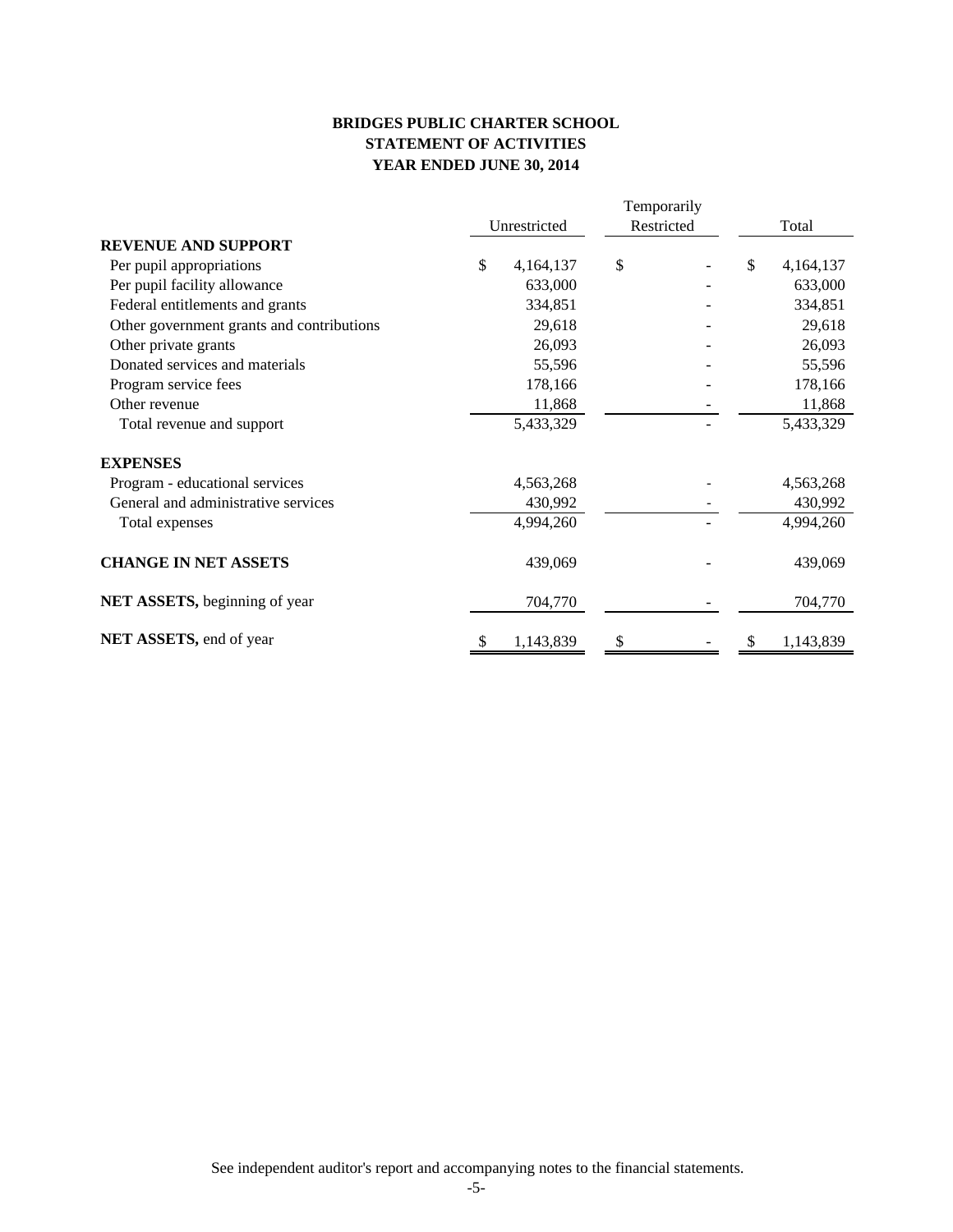#### **BRIDGES PUBLIC CHARTER SCHOOL STATEMENT OF FUNCTIONAL EXPENSES YEAR ENDED JUNE 30, 2015**

|                               | Program -       | General and    |                           |             |                 |
|-------------------------------|-----------------|----------------|---------------------------|-------------|-----------------|
|                               | Educational     | Administrative |                           |             |                 |
|                               | Services        | Services       |                           | Fundraising | Total           |
| <b>Personnel Costs</b>        |                 |                |                           |             |                 |
| <b>Salaries</b>               | \$<br>3,592,707 | \$<br>335,518  | $\boldsymbol{\mathsf{S}}$ |             | \$<br>3,928,225 |
| Employee benefits             | 226,137         | 21,119         |                           |             | 247,256         |
| Payroll taxes                 | 304,221         | 28,411         |                           |             | 332,632         |
| Professional development      | 66,840          | 6,242          |                           |             | 73,082          |
| Other staff-related expense   | 324             | 30             |                           |             | 354             |
| Total personnel costs         | 4,190,229       | 391,320        |                           |             | 4,581,549       |
| Direct student costs          |                 |                |                           |             |                 |
| Supplies and materials        | 92,919          |                |                           |             | 92,919          |
| Contracted instruction fees   | 384,782         |                |                           |             | 384,782         |
| <b>Textbooks</b>              | 27,172          |                |                           |             | 27,172          |
| Student assessments           | 5,175           |                |                           |             | 5,175           |
| Other student costs           | 51,133          |                |                           |             | 51,133          |
| Total direct student costs    | 561,181         |                |                           |             | 561,181         |
| <b>Occupancy Expense</b>      |                 |                |                           |             |                 |
| Rent                          | 586,033         | 54,729         |                           |             | 640,762         |
| Maintenance and repairs       | 16,777          | 1,567          |                           |             | 18,344          |
| <b>Utilities</b>              | 74,105          | 6,921          |                           |             | 81,026          |
| Janitorial supplies           | 8,204           | 766            |                           |             | 8,970           |
| Contracted building services  | 73,849          | 6,897          |                           |             | 80,746          |
| Total occupancy expense       | 758,968         | 70,880         |                           |             | 829,848         |
| <b>Office Expenses</b>        |                 |                |                           |             |                 |
| Office supplies               | 27,950          | 2,610          |                           |             | 30,560          |
| Equipment rental              | 31,483          | 2,940          |                           |             | 34,423          |
| Telecommunication             | 21,212          | 1,981          |                           |             | 23,193          |
| Professional fees             | 367,801         | 33,847         |                           |             | 401,648         |
| Postage and shipping          | 1,921           | 179            |                           |             | 2,100           |
| Membership and subscriptions  | 2,409           | 452            |                           |             | 2,861           |
| Other office expenses         | 8,133           | 760            |                           |             | 8,893           |
| Total office expenses         | 460,909         | 42,769         |                           |             | 503,678         |
| <b>General Expenses</b>       |                 |                |                           |             |                 |
| Insurance                     | 22,628          | 2,113          |                           |             | 24,741          |
| Interest                      | 374             | 35             |                           |             | 409             |
| Bad debt expense              | 18,148          |                |                           |             | 18,148          |
| Donated services and goods    |                 | 28,804         |                           |             | 28,804          |
| Administration fee            |                 | 74,329         |                           |             | 74,329          |
| Depreciation and amortization | 113,574         | 10,607         |                           |             | 124,181         |
| Food services                 | 224,156         | 20,934         |                           |             | 245,090         |
| Other general expenses        | 26,160          | 2,216          |                           | 2,861       | 31,237          |
| Total general expenses        | 405,040         | 139,038        |                           | 2,861       | 546,939         |
| <b>TOTAL EXPENSES</b>         | \$<br>6,376,327 | \$<br>644,007  | \$                        | 2,861       | \$<br>7,023,195 |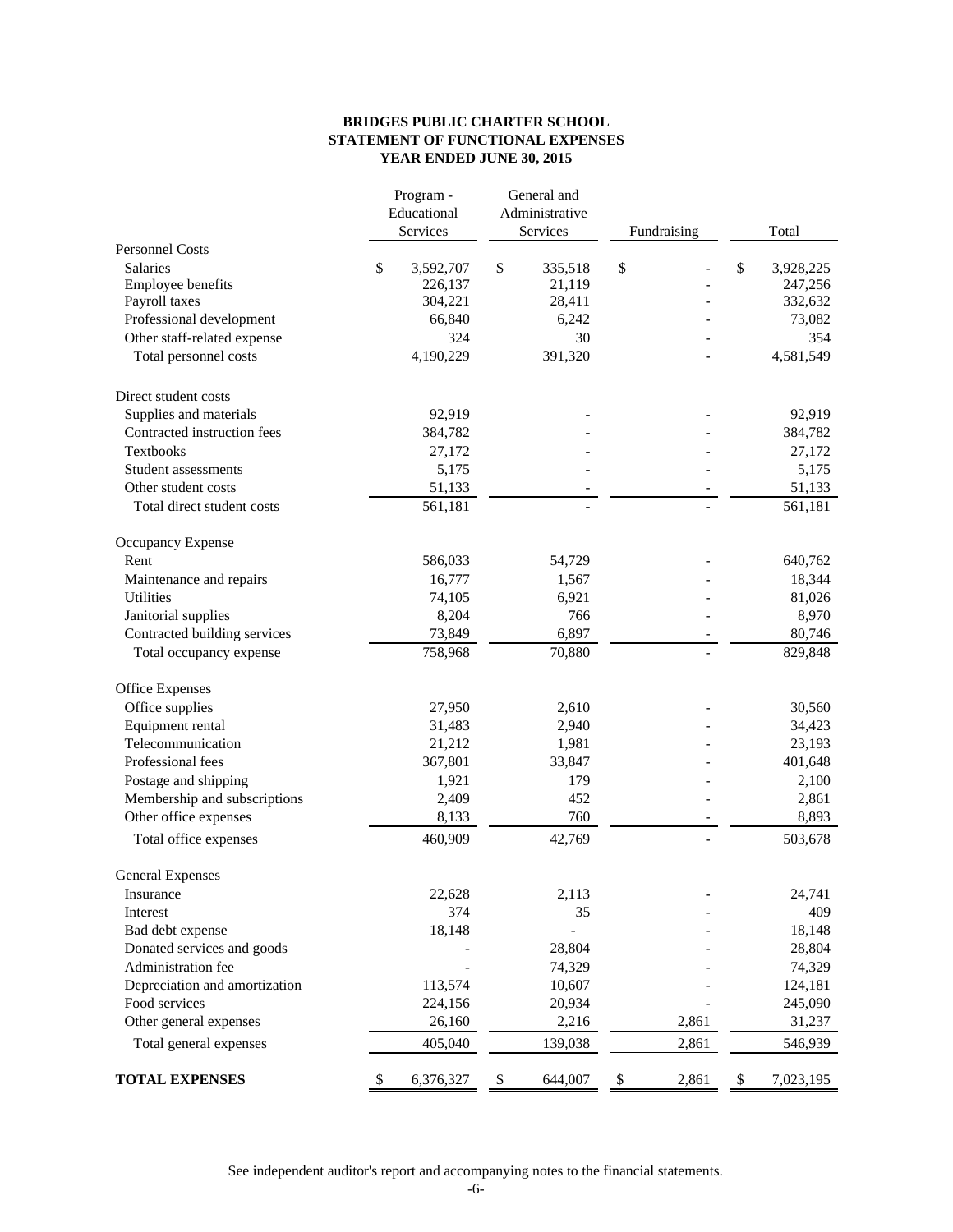#### **BRIDGES PUBLIC CHARTER SCHOOL STATEMENT OF FUNCTIONAL EXPENSES YEAR ENDED JUNE 30, 2014**

|                                    | Program -<br>Educational<br>Services |    | General and<br>Administrative<br><b>Services</b> |    | Total     |
|------------------------------------|--------------------------------------|----|--------------------------------------------------|----|-----------|
| <b>Personnel Costs</b>             |                                      |    |                                                  |    |           |
| <b>Salaries</b>                    | \$<br>2,679,022                      | \$ | 208,736                                          | \$ | 2,887,758 |
| Employee benefits                  | 141,269                              |    | 11,007                                           |    | 152,276   |
| Payroll taxes                      | 235,842                              |    | 18,376                                           |    | 254,218   |
| Professional development           | 28,640                               |    | 2,232                                            |    | 30,872    |
| Other staff-related expense        | 1,706                                |    | 133                                              |    | 1,839     |
| Total personnel costs              | 3,086,479                            |    | 240,484                                          |    | 3,326,963 |
| Direct student costs               |                                      |    |                                                  |    |           |
| Supplies and materials             | 84,726                               |    |                                                  |    | 84,726    |
| Contracted instruction fees        | 262,171                              |    |                                                  |    | 262,171   |
| Textbooks                          | 37,406                               |    |                                                  |    | 37,406    |
| Student assessments                | 3,919                                |    |                                                  |    | 3,919     |
| Fieldwork and other transportation | 8,704                                |    |                                                  |    | 8,704     |
| Other student costs                | 1,815                                |    |                                                  |    | 1,815     |
| Total direct student costs         | 398,741                              |    |                                                  |    | 398,741   |
| Occupancy Expense                  |                                      |    |                                                  |    |           |
| Rent                               | 191,887                              |    | 14,951                                           |    | 206,838   |
| Maintenance and repairs            | 109,166                              |    | 8,506                                            |    | 117,672   |
| <b>Utilities</b>                   | 100,257                              |    | 7,811                                            |    | 108,068   |
| Janitorial supplies                | 42,060                               |    | 3,277                                            |    | 45,337    |
| Contracted building services       | 12,991                               |    | 1,012                                            |    | 14,003    |
| Total occupancy expense            | 456,361                              |    | 35,557                                           |    | 491,918   |
| <b>Office Expenses</b>             |                                      |    |                                                  |    |           |
| Office supplies                    | 8,834                                |    | 688                                              |    | 9,522     |
| Equipment rental                   | 16,888                               |    | 1,316                                            |    | 18,204    |
| Telecommunication                  | 18,429                               |    | 1,436                                            |    | 19,865    |
| Professional fees                  | 139,478                              |    | 15,199                                           |    | 154,677   |
| Postage and shipping               | 1,291                                |    | 101                                              |    | 1,392     |
| Membership and subscriptions       | 5,773                                |    | 450                                              |    | 6,223     |
| Other office expenses              | 10,501                               |    | 818                                              |    | 11,319    |
| Total office expenses              | 201,194                              |    | 20,008                                           |    | 221,202   |
| <b>General Expenses</b>            |                                      |    |                                                  |    |           |
| Insurance                          | 16,204                               |    | 1,262                                            |    | 17,466    |
| Bad debt expense                   |                                      |    | 19,348                                           |    | 19,348    |
| Administration fee                 |                                      |    | 27,237                                           |    | 27,237    |
| Depreciation and amoritzation      | 102,742                              |    | 8,005                                            |    | 110,747   |
| Food services                      | 176,725                              |    | 13,769                                           |    | 190,494   |
| Donated services and goods         |                                      |    | 55,596                                           |    | 55,596    |
| Other general expenses             | 124,822                              |    | 9,726                                            |    | 134,548   |
| Total general expenses             | 420,493                              |    | 134,943                                          |    | 555,436   |
| <b>TOTAL EXPENSES</b>              | \$<br>4,563,268                      | \$ | 430,992                                          | \$ | 4,994,260 |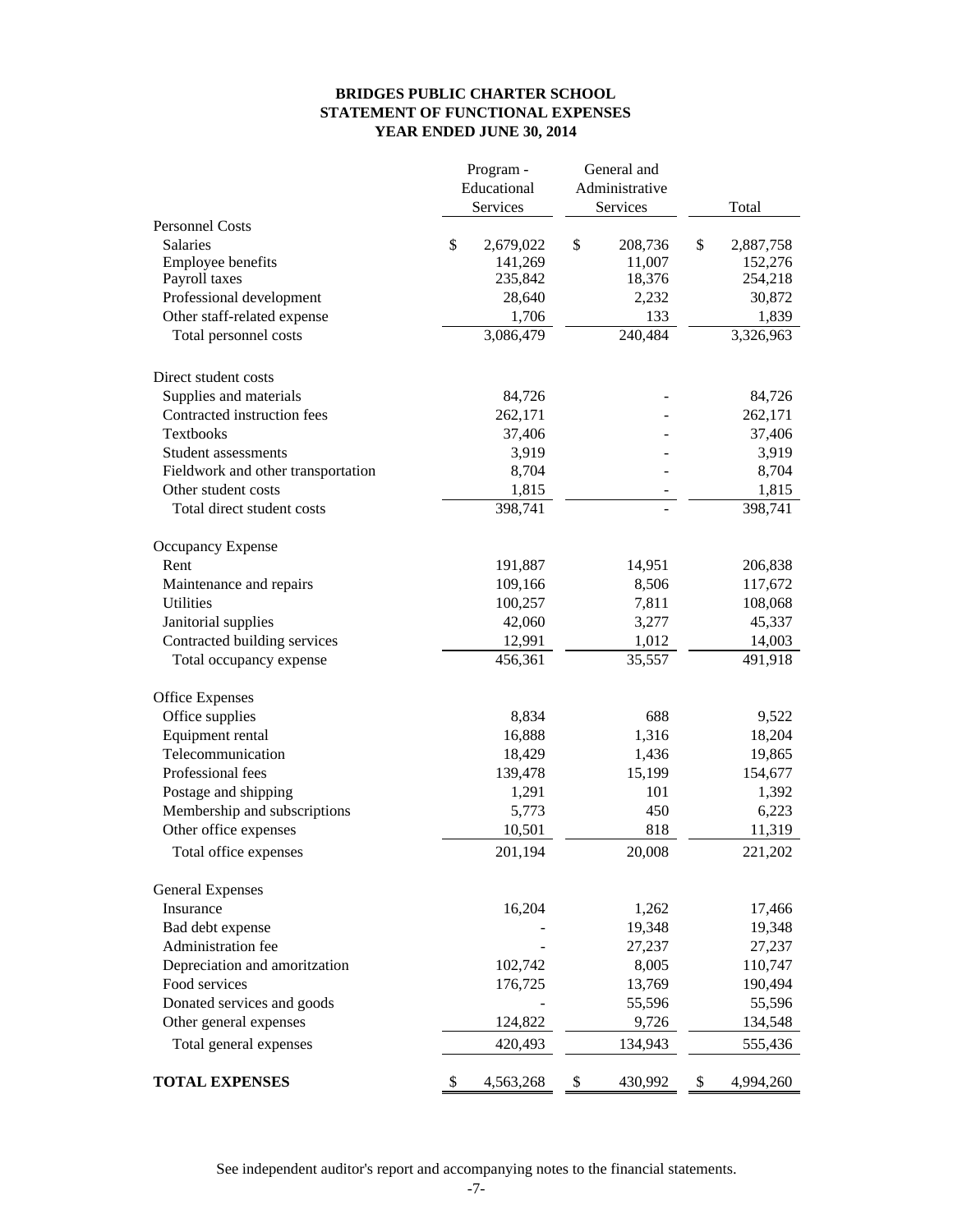# **BRIDGES PUBLIC CHARTER SCHOOL STATEMENTS OF CASH FLOWS YEARS ENDED JUNE 30, 2015 AND 2014**

|                                                         | 2015            | 2014 |           |
|---------------------------------------------------------|-----------------|------|-----------|
| <b>CASH FLOWS FROM OPERATING ACTIVITIES</b>             |                 |      |           |
| Change in net assets                                    | \$<br>313,232   | \$   | 439,069   |
| Adjustments to reconcile change in net assets to cash   |                 |      |           |
| provided by operating activities:                       |                 |      |           |
| Depreciation and amortization                           | 124,181         |      | 110,747   |
| (Increase) decrease in assets:                          |                 |      |           |
| Grant receivable                                        | (272,502)       |      | 24,090    |
| Accounts receivable                                     | (1,274)         |      | 19,348    |
| Prepaid expenses                                        | (13, 171)       |      | (21, 805) |
| Deposits                                                |                 |      | (23, 348) |
| Increase (decrease) in liabilities:                     |                 |      |           |
| Accounts payable and accrued expenses                   | 770,680         |      | 84,176    |
| Accrued salaries and related expenses                   | 97,878          |      | 131,314   |
| Deferred revenue                                        | (32, 777)       |      | 3,863     |
| Deferred rent                                           | (9,328)         |      | (25,502)  |
| Net cash provided by operating activities               | 976,919         |      | 741,952   |
| <b>CASH FLOWS FROM INVESTING ACTIVITIES</b>             |                 |      |           |
| Purchase of property and equipment                      | (841, 361)      |      | (9,345)   |
| Net cash used in investing activities                   | (841, 361)      |      | (9, 345)  |
| <b>CASH FLOWS FROM FINANCING ACTIVITIES</b>             |                 |      |           |
| Payments of capital lease obligations                   | (2,450)         |      |           |
| Net cash used in financing activities                   | (2,450)         |      |           |
| <b>NET INCREASE IN CASH</b>                             | 133,108         |      | 732,607   |
| <b>CASH</b> , beginning of year                         | 1,422,746       |      | 690,139   |
| CASH, end of year                                       | \$<br>1,555,854 | \$   | 1,422,746 |
| <b>SUPPLEMENTAL DISCLOSURE OF CASH FLOW INFORMATION</b> |                 |      |           |
| Cash paid for interest                                  | \$<br>409       | \$   |           |
| SUPPLEMENTAL DISCLOSURE OF NON CASH INFORMATION         |                 |      |           |
| Acquisition of equipment under capital lease            | \$<br>8,546     | \$   |           |
|                                                         |                 |      |           |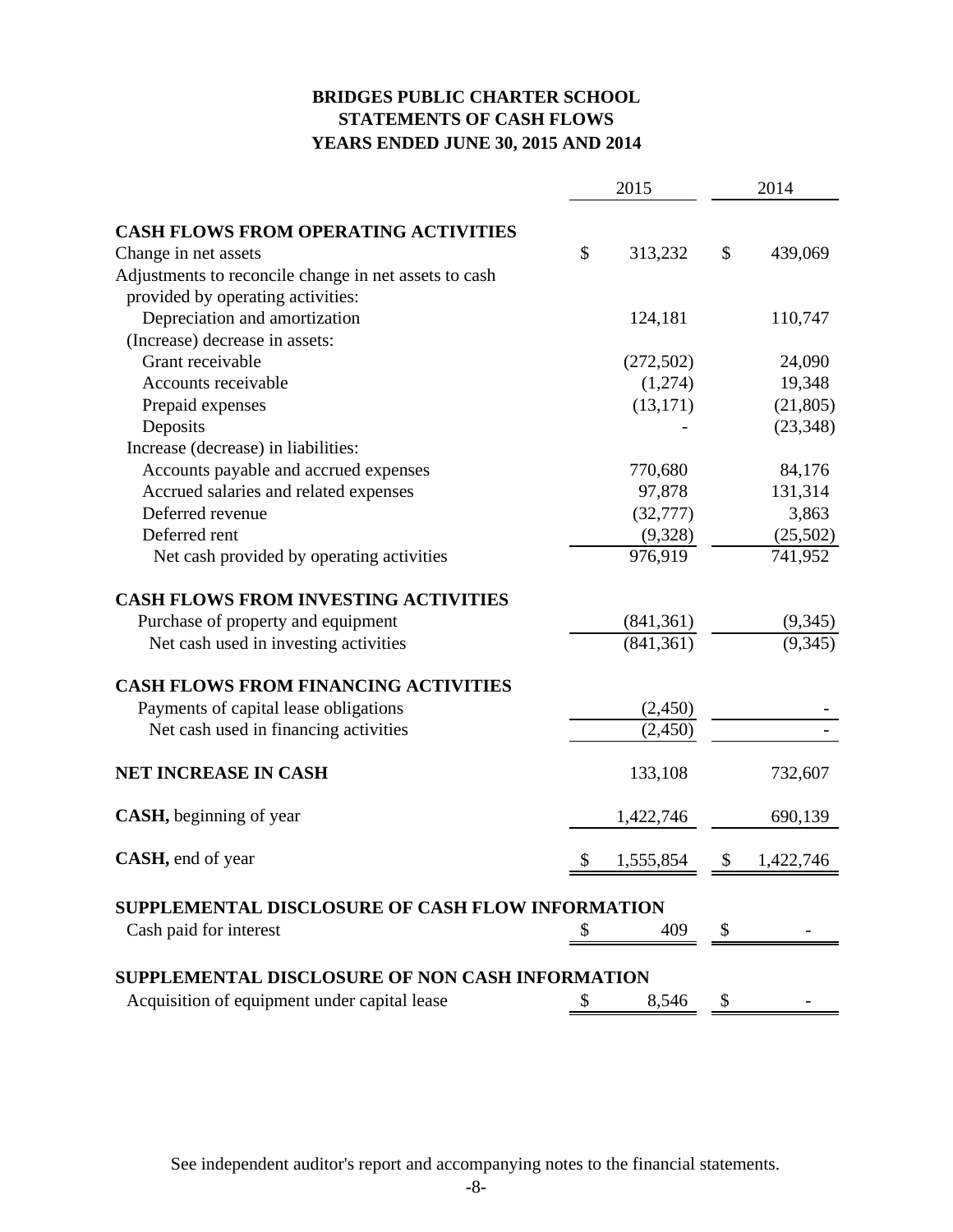# **NOTE A – ORGANIZATION AND NATURE OF BUSINESS**

## **Organization**

Bridges Public Charter School (the "School") was established to provide preschool education and after-care to students in the District of Columbia. The School was incorporated under the laws of the District of Columbia in August 2003 and was granted a 15-year charter to operate as a public charter school in the District of Columbia under the DC Public School Reform Act of 1995. In March 2012, the School was granted approval by the DC Public Charter School Board to expand into an elementary school program, to serve grades Pre-K through fifth. For the 2014-2015 school year, the School serviced students in grades Pre-K3 through second. For the 2013-2014 school year, the School serviced students in grades Pre-K3 through first. During November 2015, the School's legal name was changed from Bridges Charter School to Bridges Public Charter School.

The School's activities are funded primarily by the District of Columbia's per pupil allocation formula supplemented with federal funds allocated to the State Education Agency to be distributed to schools for staff development, special education services, and other eligible expenses.

# **NOTE B – SUMMARY OF SIGNIFICANT ACCOUNTING POLICIES**

## Basis of Accounting

The School's financial statements are prepared on the accrual basis of accounting. Therefore, revenue and related assets are recognized when earned and expenses and related liabilities are recognized as the obligations are incurred.

## Basis of Presentation

Financial statement presentation follows Financial Accounting Standards Board (FASB) Accounting Standards Codification (ASC) Topic *Not-for-Profit Entities.* In accordance with the topic, the School is required to report information regarding its financial position and activities according to three classes of net assets. Accordingly, the net assets of the School and changes therein are classified and reported as follows:

*Unrestricted Net Assets* – Net assets not subject to donor-imposed stipulations.

*Temporarily Restricted Net Assets* – Net assets subject to donor-imposed stipulations that may or will be met by either actions of the School and/or the passage of time. Temporarily restricted net assets for the years ended June 30, 2015 and 2014 totaled \$650 and \$0, respectively, and are restricted for field trips.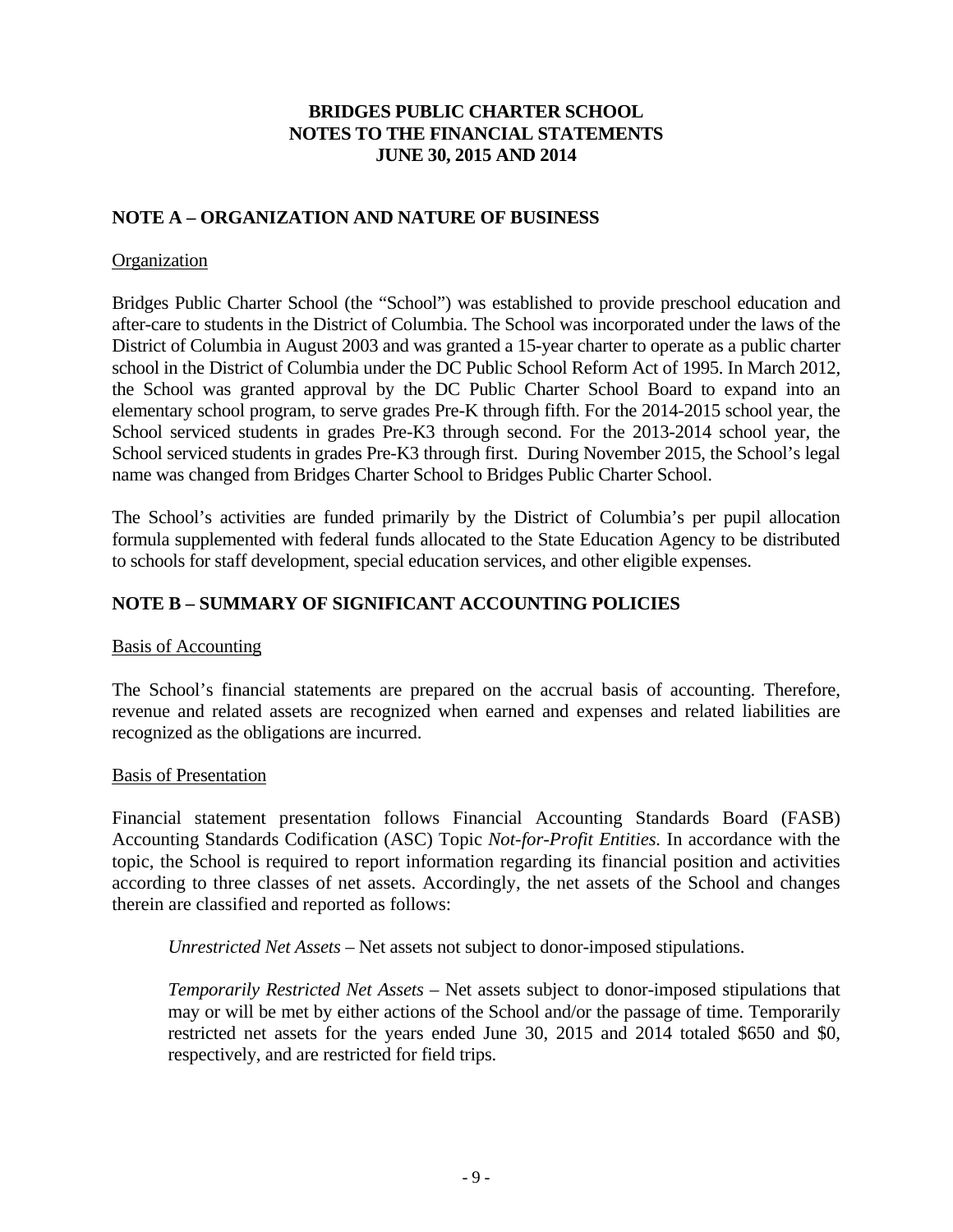(Continued)

## **NOTE B – SUMMARY OF SIGNIFICANT ACCOUNTING POLICIES -** continued

### Basis of Presentation (continued)

*Permanently Restricted Net Assets* – Net assets subject to donor-imposed stipulations that they be maintained permanently by the School. There were no permanently restricted net assets for the years ended June 30, 2015 and 2014.

#### Grants Receivable

Grants receivable consist of unsecured amounts due from public funding sources whose ability to pay are subject to appropriation. The School performs ongoing credit evaluations of its funding sources and generally does not require collateral. Grants receivable are reported net of the allowance for doubtful accounts, if any. The allowance, if any, is estimated based on historical collection trends, the age of outstanding receivable and existing economic conditions. If actual experience changes, revisions to the allowance may be necessary. Due to the nature of funding from the federal government and the District of Columbia, management believes that all receivables will be collected. Therefore, no allowance for doubtful accounts has been recorded.

#### Accounts Receivable

Accounts receivable are recorded when billed and represent claims against third parties that will be settled in cash. Accounts receivable are reported net of an allowance for doubtful accounts, if any. The allowance for doubtful accounts, if any, is estimated based on historical collection trends, the age of outstanding receivable and existing economic conditions. If actual experience changes, revisions to the allowance may be necessary. Past due accounts receivable are written off when internal collection efforts have been unsuccessful in collecting the amount due. As of June 30, 2015 and 2014, the allowance for doubtful accounts totaled \$31,411 and \$14,253, respectively.

## Property and Equipment

The School capitalizes all expenditures for property and equipment over \$1,000 and a useful life of greater than one year. Property and equipment are stated at cost, or if donated at fair market value. Expenditures for maintenance and repairs are charged to expense when incurred. Renewals and betterments that materially extend the life of the asset are capitalized. Depreciation is computed using the straight-line method over the estimated useful lives of the assets, which range from three to seven years. Leasehold improvements are depreciated over the term of the lease.

## Deferred Revenue

Deferred revenues resulted from per pupil appropriated income received in the current fiscal year and deferred until the next fiscal year in which the work is performed.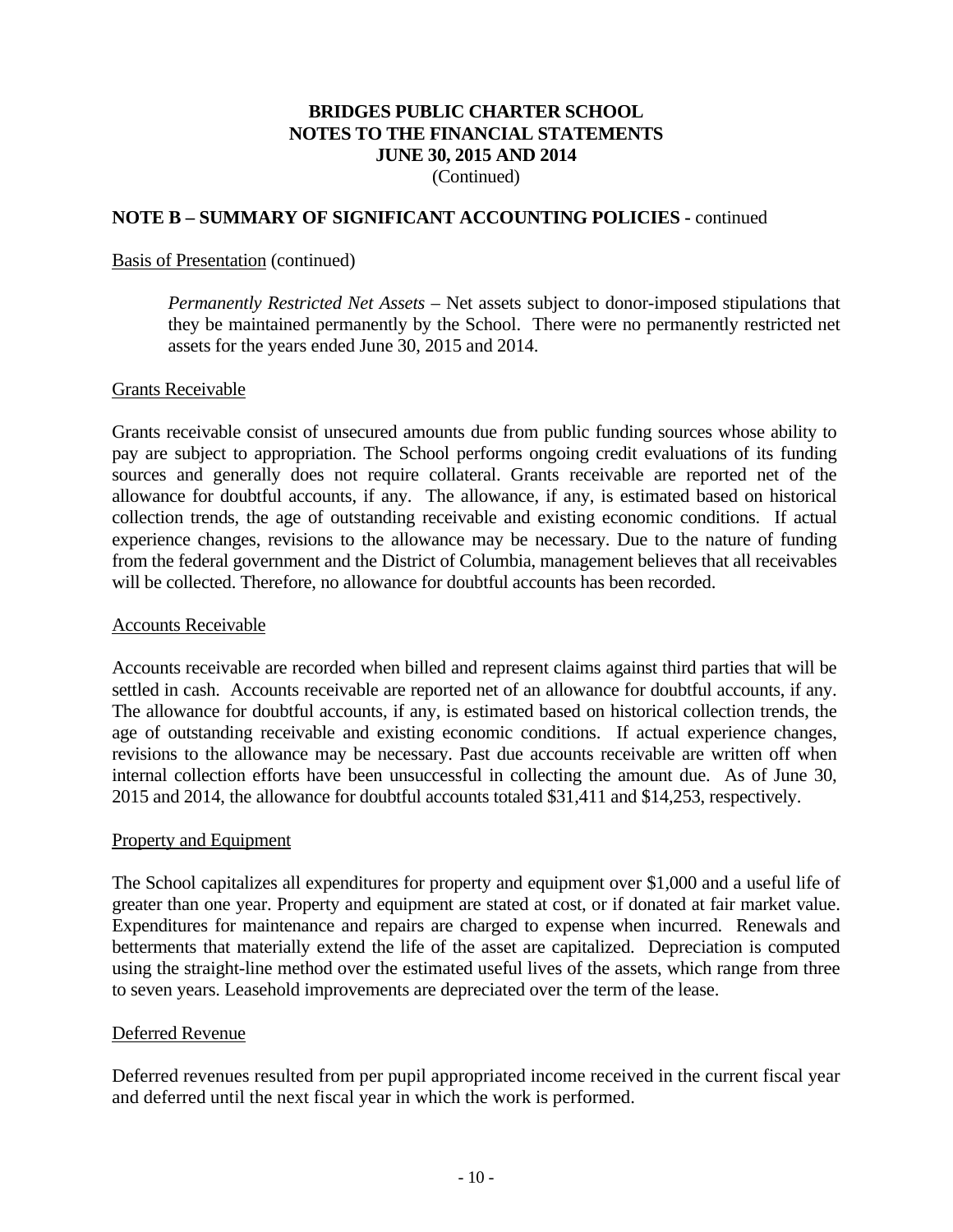(Continued)

## **NOTE B – SUMMARY OF SIGNIFICANT ACCOUNTING POLICIES -** continued

### Deferred Rent

The School recognizes rent expense on a straight-line basis over the term of the lease. Deferred rent reflects the difference between rent expense recognized on a straight-line basis and cash outlays.

#### Grants and Contributions

Grants and contributions received are recorded as unrestricted, temporarily restricted or permanently restricted support, depending on the existence and/or nature of any donor restrictions. When a restriction expires (that is, when a stipulated time restriction ends or the purpose of the restriction is accomplished), temporarily restricted net assets are reclassified to unrestricted net assets and reported in the statement of activities as net assets released from restrictions. Restricted contributions whose restrictions are met in the same reporting period are shown as unrestricted contributions.

Grant revenues are received primarily from the District of Columbia government. The grants are subject to audit by the grantor agencies. Such audits could result in a request for reimbursement by the agency for expenditures disallowed under the terms and conditions of the appropriate grantor. No provision for possible adjustment has been made in the accompanying financial statements because, in the opinion of management, such adjustment, if any, would not have a material effect on the financial statements.

## Per Pupil Appropriations

 The School receives appropriations from the District of Columbia Public Schools in the form of a per pupil allocation with additional funding for special education, No English Proficiency or Limited English Proficiency, extended school year and facilities and recognized when earned.

## Program Service Fees

Activity fees are recognized at the time of the activity. Program service fees represent amounts collected from students for, but not restricted to, field trips, meals, camps and other school related activities.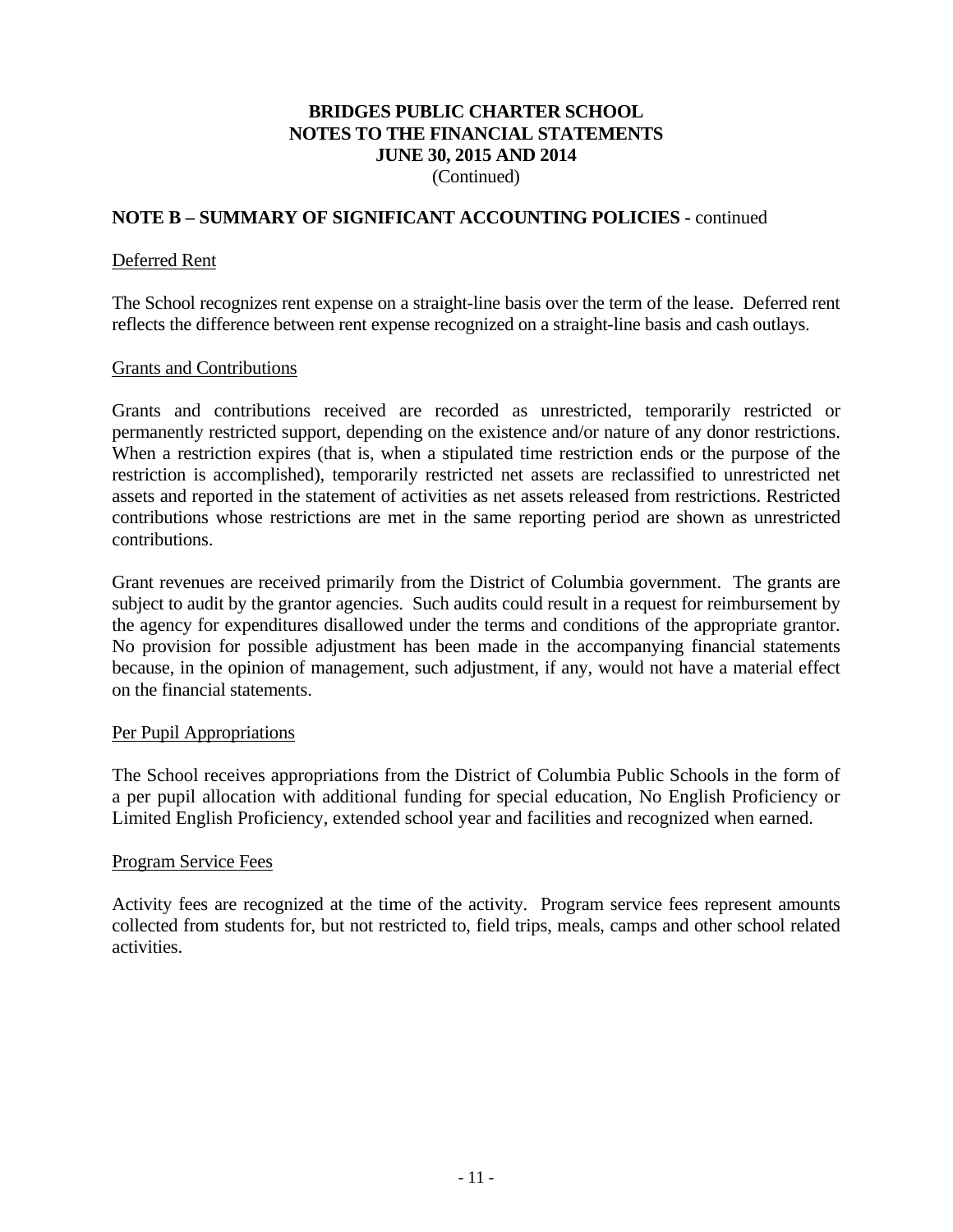(Continued)

## **NOTE B – SUMMARY OF SIGNIFICANT ACCOUNTING POLICIES -** continued

#### Functional Expenses

The costs of providing the School's various programs and supporting services have been summarized on a functional basis in the accompanying statement of activities. Accordingly, certain costs have been allocated among the programs, fundraising and supporting services benefited.

#### Donated Services and Materials

Donated materials are recognized at fair value at the date of the donation. The School received donated materials of \$5,274 and \$0, for the years ended June 30, 2015 and 2014, respectively. Donated services are recognized at fair value if the service requires specialized skills and would typically need to be purchased, if not donated. Contributed services and promises to give services, that do not meet the above criteria are not recognized. The School received donated legal services of \$23,530 and \$55,596, for the years ended June 30, 2015 and 2014, respectively.

#### Uses of Estimates

The preparation of financial statements in conformity with accounting principles generally accepted in the United States of America requires management to make certain estimates and assumptions. These estimates affect the reported amounts of assets and liabilities, the disclosure of contingent assets and liabilities at the date of the financial statements, and the reported amounts of revenue and expenses during the reporting period. Actual results could differ from these estimates.

#### **Reclassifications**

Certain accounts in the 2014 financial statements have been reclassified to conform to the current year presentation. Such reclassifications had no effect on the previously reported net assets or change in net assets.

## **NOTE C – INCOME TAXES**

The School qualifies as a tax exempt organization under Section  $501(c)(3)$  of the Internal Revenue Code. In addition, The School is classified as an entity that is not a private foundation under Section 509(a)(1).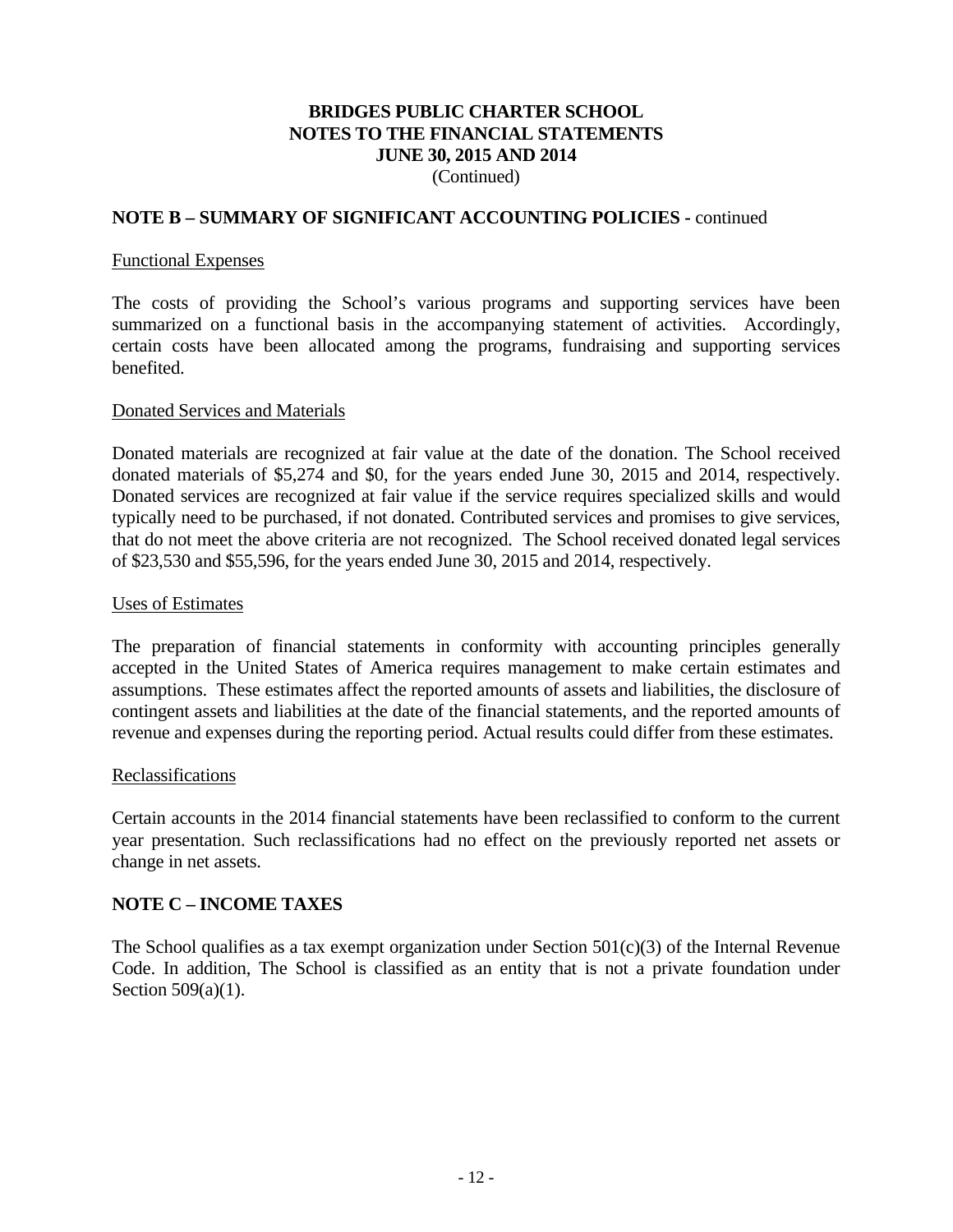(Continued)

## **NOTE C – INCOME TAXES -** continued

The School has adopted the accounting of uncertainty in income taxes as required by the Income Taxes topic of the FASB ASC. This topic requires the School to determine whether a tax position is more likely than not to be sustained upon examination by the applicable taxing authority, including resolution of any related appeals or litigation processes, based on the technical merits of the position. The tax benefit to be recognized is measured as the largest amount of benefit that is more than fifty percent likely of being realized upon ultimate settlement which could result in the School recording a tax liability that would reduce its net assets.

The School has analyzed its tax positions, and has concluded that no liability for unrecognized tax benefits should be recorded related to any uncertain tax positions taken on returns filed for open tax years (2011-2013), or expected to be taken in its 2014 information return. The School is not aware of any tax positions for which it believes that there is a reasonable possibility that the total amounts of unrecognized tax benefits will change materially in the next twelve months.

# **NOTE D – PROPERTY AND EQUIPMENT**

The following is a summary of property and equipment at June 30:

|                                                 |          | 2015       |    | 2014       |
|-------------------------------------------------|----------|------------|----|------------|
| Computers                                       | \$       | 43,196     | S  | 29,078     |
| Furniture and equipment                         |          | 54,094     |    | 44,094     |
| Leasehold improvements                          |          | 1,383,157  |    | 557,368    |
|                                                 |          | 1,480,447  |    | 630,540    |
| Less: accumulated depreciation and amortization |          | (660, 409) |    | (536, 229) |
| Property and equipment, net                     | <b>S</b> | 820,038    | \$ | 94,311     |

Depreciation and amortization expense for the years ended June 30, 2015 and 2014 was \$124,181 and \$110,747, respectively.

# **NOTE E – LEASE COMMITMENTS**

In June 2005, the School entered into a 10-year lease agreement for its facilities. Under the terms of the lease, the School is required to make monthly payments of \$14,745, which is increased annually by 3.5% on the anniversary of the rent commencement date of August 1, 2005. In April 2015, this lease was extended through July 1, 2016.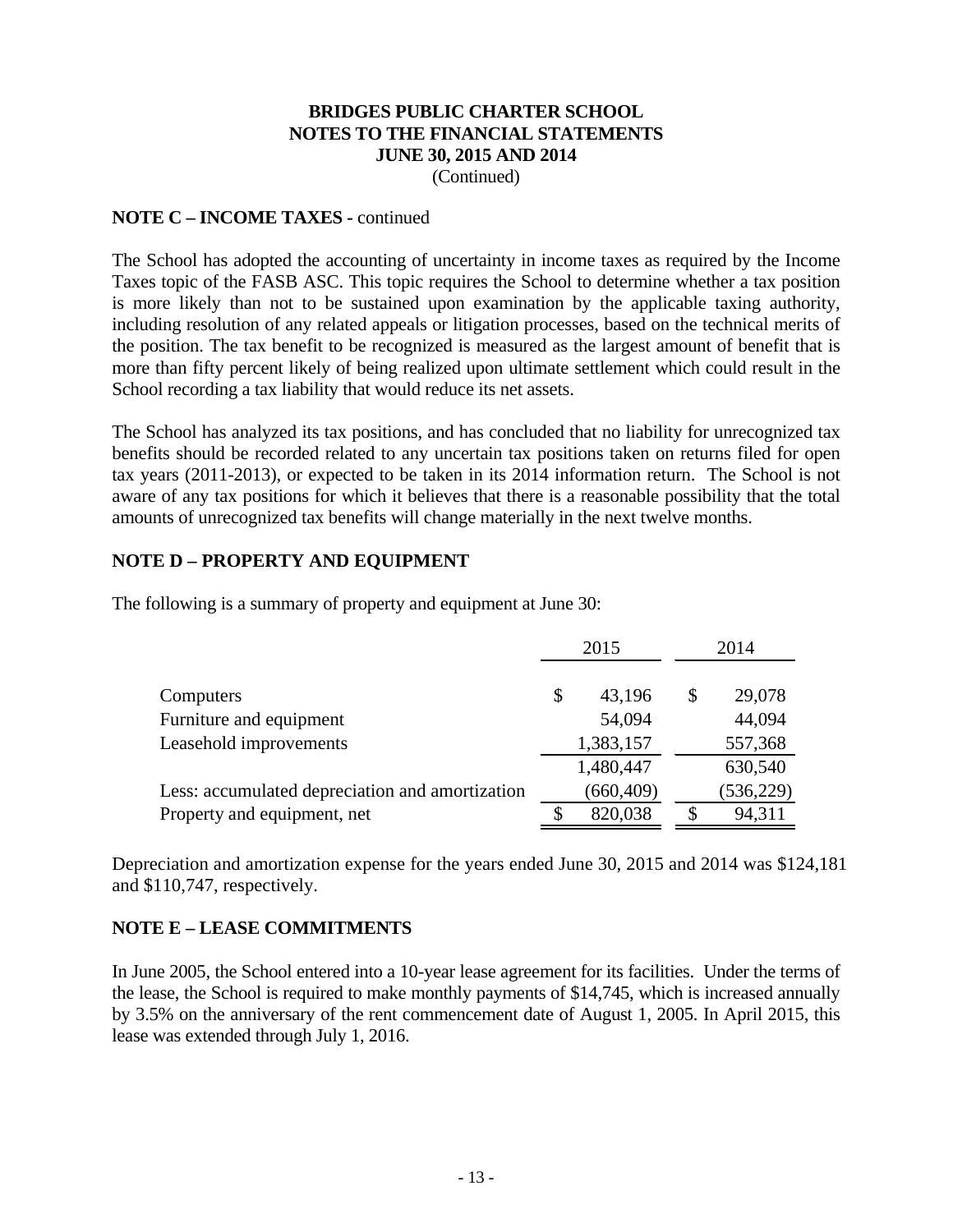(Continued)

## **NOTE E – LEASE COMMITMENTS –** continued

On June 27, 2014, the School entered into a 7-year lease agreement for additional facilities to accommodate the growth of the School. Under the terms of the lease the School is required to make monthly payments of \$23,348, which is increased annually by 3% on the anniversary of the lease commencement date of August 1, 2014 and ending July 1, 2021.

The above recording of rent expense on a straight-line basis results in deferred rent liabilities of \$27,165 and \$36,493, as of June 30, 2015 and 2014, respectively.

On July 18, 2014, the School entered into a lease agreement for additional facilities to accommodate the Early Childhood Public Charter School Program. This lease is for a period of two years that commenced August 1, 2013 and expires July 31, 2015. Under the terms of the lease the School is required to make monthly payments of \$11,134. This lease was extended by another year commencing August 1, 2015 and expiring July 1, 2016, for monthly payments of \$17,788.

The future minimum lease payments for the years ending June 30:

| 2016       | \$<br>743,568 |
|------------|---------------|
| 2017       | 296,507       |
| 2018       | 305,412       |
| 2019       | 314,571       |
| 2020       | 324,004       |
| Thereafter | 361,602       |
| Total      | 2,345,664     |

Rent expense for the years ended June 30, 2015 and 2014 totaled \$640,762 and \$206,838, respectively.

During 2015, the School entered into a lease agreement to lease copier equipment and has been classified as a capital lease. Capital leased equipment under this lease totaled \$8,546 and is included in property and equipment as furniture and equipment. Amortization expense reported in the statement of activities for the year ended June 30, 2015 includes \$2,611 for copier equipment under capital lease.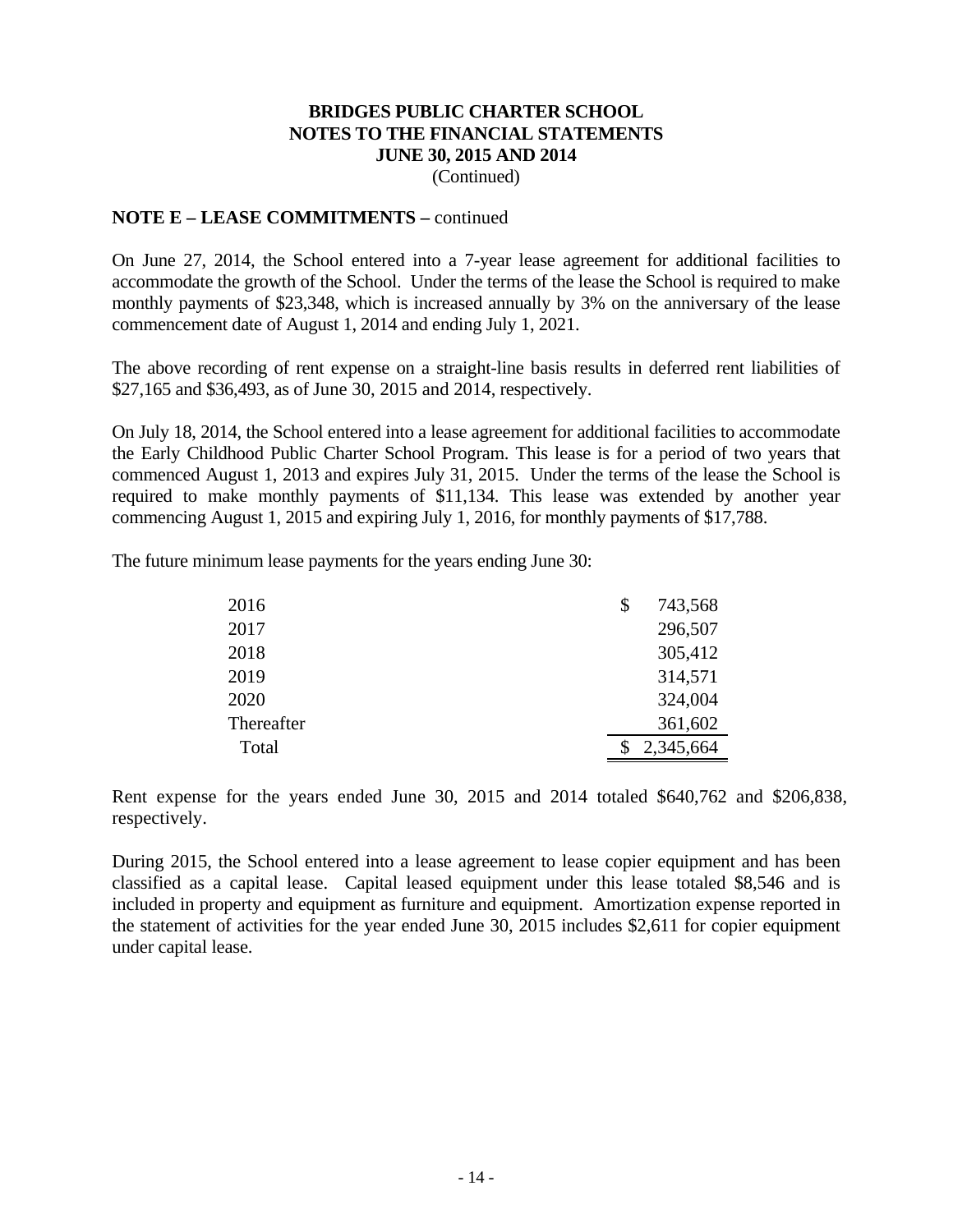(Continued)

## **NOTE E – LEASE COMMITMENTS –** continued

Future minimum payments required under the lease agreement for years ending June  $30<sup>th</sup>$  are as follows:

| 2016                                    | 3,120 |
|-----------------------------------------|-------|
| 2017                                    | 3,120 |
| Thereafter                              | 260   |
| Total minimum lease payments            | 6,500 |
| Less amounts representing interest      | (404) |
| Present value of minimum lease payments | 6,096 |

# **NOTE F – PENSION PLAN**

The School established a qualified 401k plan, under which the School will match dollar for dollar employee contributions up to 4% of the employee's salary. Employees participating in the retirement plan must be employed by the School for two years before having a vested interest in the contributions made to their retirement plan by the School. The total contributions made by the School for the years ended June 30, 2015 and 2014**,** totaled \$29,146 and \$19,576, respectively

# **NOTE G – AVERAGE COST PER STUDENT**

For the years ended June 30, 2015 and 2014, the average cost per student was \$24,738 and \$22,701, respectively. This is calculated by dividing total noncapital expenditures by the School's full-time student enrollment.

## **NOTE H – CONCENTRATION OF RISK**

As of June 30, 2015 and 2014, the School has held cash that exceeded federally insured limits by approximately \$1,241,000 and \$1,109,000, respectively. Management has evaluated the financial institutions and does not believe it is exposed to any significant credit risk.

The School is supported primarily by local and federal appropriations and grants. For the years ended June 30, 2015 and 2014, 84% and 88%, respectively, of the total revenue was provided by one local government agency. Reduction of this source of support would have a significant impact on the School's programs and activities. The geographical area of clients served is in the District of Columbia, with the majority from Wards 4 and 5.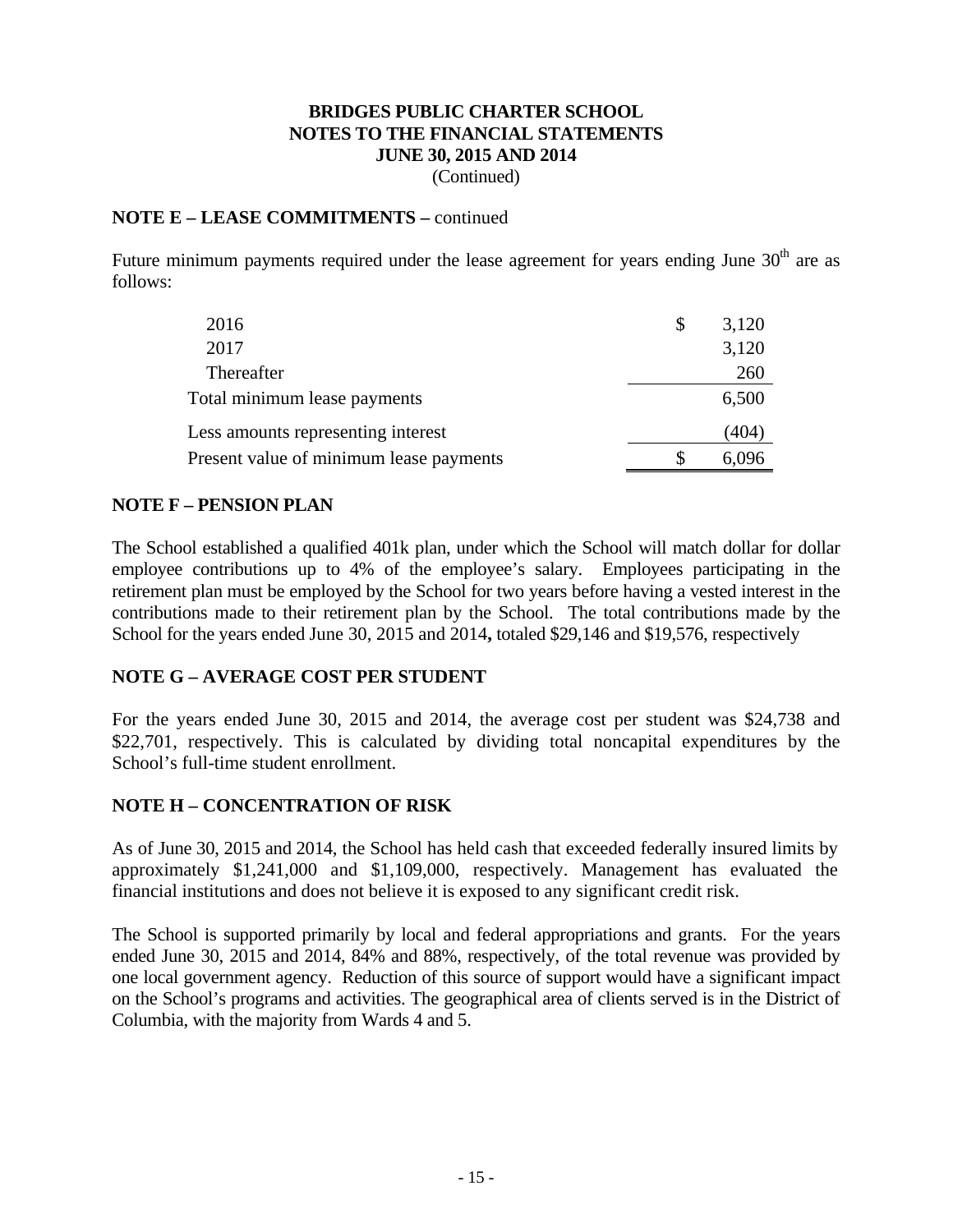(Continued)

# **NOTE I – COMMITMENTS AND CONTINGENCY LIABILITIES**

The School receives revenues from government grants and contracts that are subject to inspection and audit by the appropriate funding agency. The purpose is to determine whether program funds were used in accordance with their respective guidelines and regulations. The potential exists for disallowance of previously funded program costs. The School is of the opinion that disallowance, if any, arising from such audits will not have a material effect on the financial statements. The School's financial statements reflect no provision for the possible disallowance of program costs.

# **NOTE J – SUBSEQUENT EVENTS**

In accordance with FASC ASC Topic on subsequent events, the School evaluated subsequent events through the date of the auditor's report, which is the date these financial statements were available to be issued. There were no material subsequent events that required recognition or additional disclosure in these financial statements.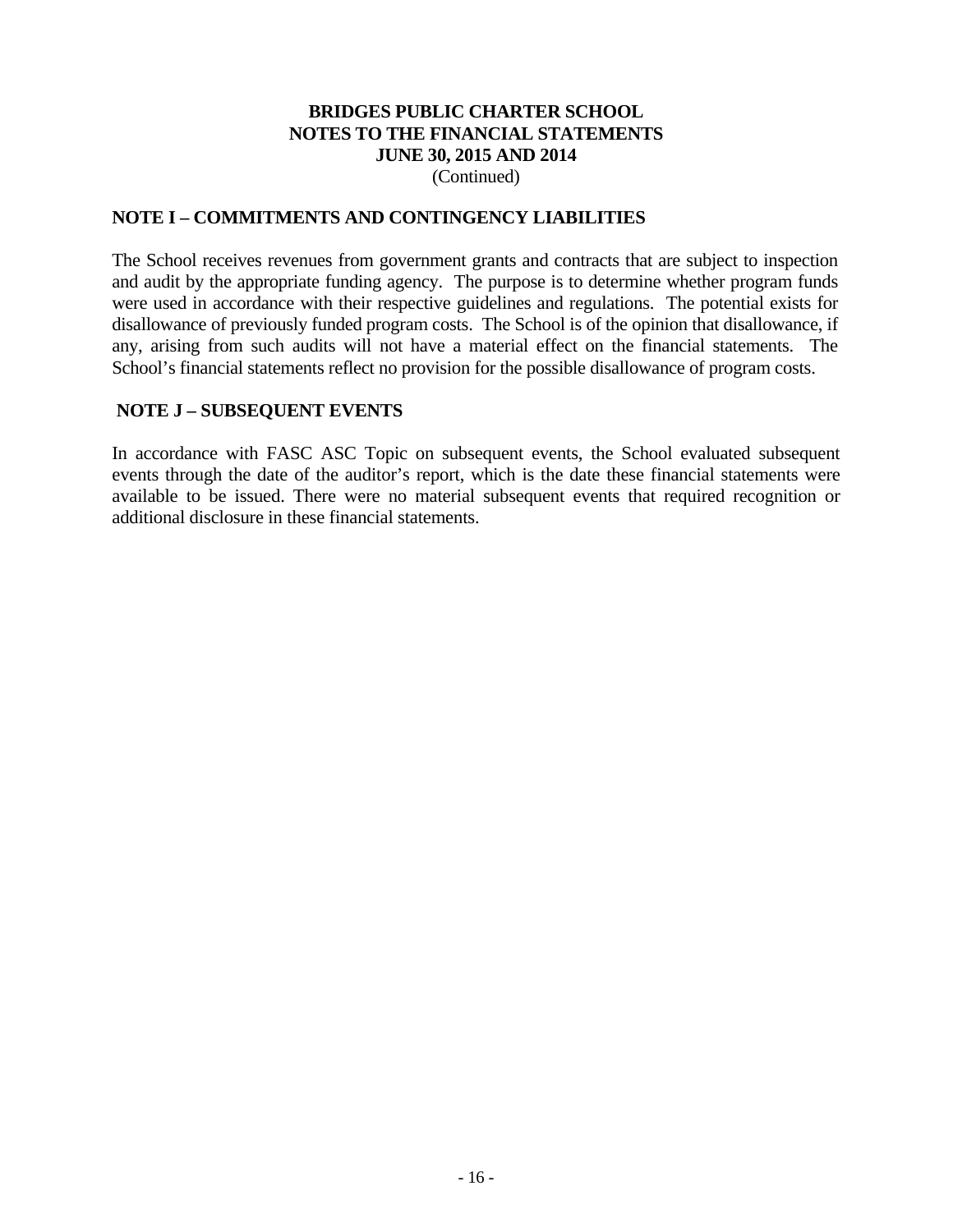

# **INDEPENDENT AUDITOR'S REPORT ON INTERNAL CONTROL OVER FINANCIAL REPORTING AND ON COMPLIANCE AND OTHER MATTERS BASED ON AN AUDIT OF FINANCIAL STATEMENTS PERFORMED IN ACCORDANCE WITH** *GOVERNMENT AUDITING STANDARDS*

The Board of Trustees Bridges Public Charter School Washington, DC

We have audited, in accordance with the auditing standards generally accepted in the United States of America and the standards applicable to financial audits contained in the *Government Auditing Standards* issued by the Comptroller General of the United States, the financial statements of Bridges Public Charter School, (a nonprofit organization), (the "School"), which comprise the statement of financial position as of June 30, 2015, and the related statements of activities, functional expenses, and cash flows, for the year then ended, and the related notes to the financial statements, and have issued our report thereon dated November 20, 2015.

## **Internal Control Over Financial Reporting**

In planning and performing our audit of the financial statements, we considered the School's internal control over financial reporting (internal control) to determine the audit procedures that are appropriate in the circumstances for the purpose of expressing our opinion on the financial statements, but not for the purpose of expressing an opinion on the effectiveness of the School's internal control. Accordingly, we do not express an opinion on the effectiveness of the School's internal control.

A *deficiency in internal control* exists when the design or operation of a control does not allow management or employees, in the normal course of performing their assigned functions, to prevent, or detect and correct, misstatements on a timely basis. A *material weakness* is a deficiency, or a combination of deficiencies, in internal control, such that there is a reasonable possibility that a material misstatement of the entity's financial statements will not be prevented, or detected and corrected on a timely basis. A *significant deficiency* is a deficiency, or a combination of deficiencies, in internal control that is less severe than a material weakness, yet important enough to merit attention by those charged with governance.

Our consideration of internal control was for the limited purpose described in the first paragraph of this section and was not designed to identify all deficiencies in internal control that might be material weaknesses or significant deficiencies. Given these limitations, during our audit we did not identify any deficiencies in internal control that we consider to be material weaknesses. However, material weaknesses may exist that have not been identified.